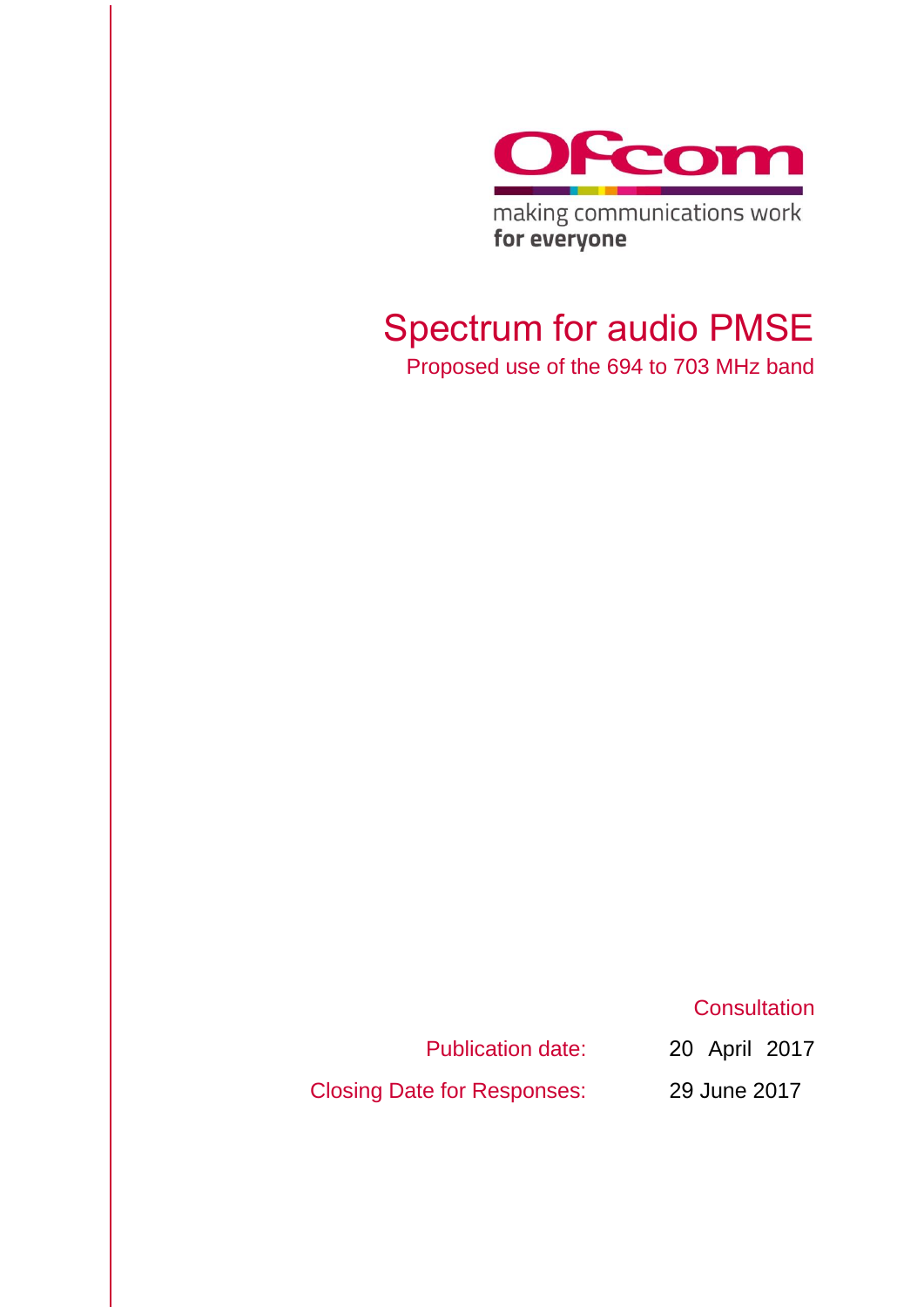# About this document

Following our decision to make the 700 MHz band (694 to 790 MHz) available for use for mobile data services in Q2 2020, we gave notice to Programme Making and Special Events (PMSE) users that they would cease to have access to the 700 MHz band from 1 May 2020.

In this document we set out our proposals to modify that notice so that PMSE users will continue to be able to use the 700 MHz guard band (694 to 703 MHz) beyond 1 May 2020.

We invite stakeholders to comment on our proposals. The closing date for responses is 29 June 2017.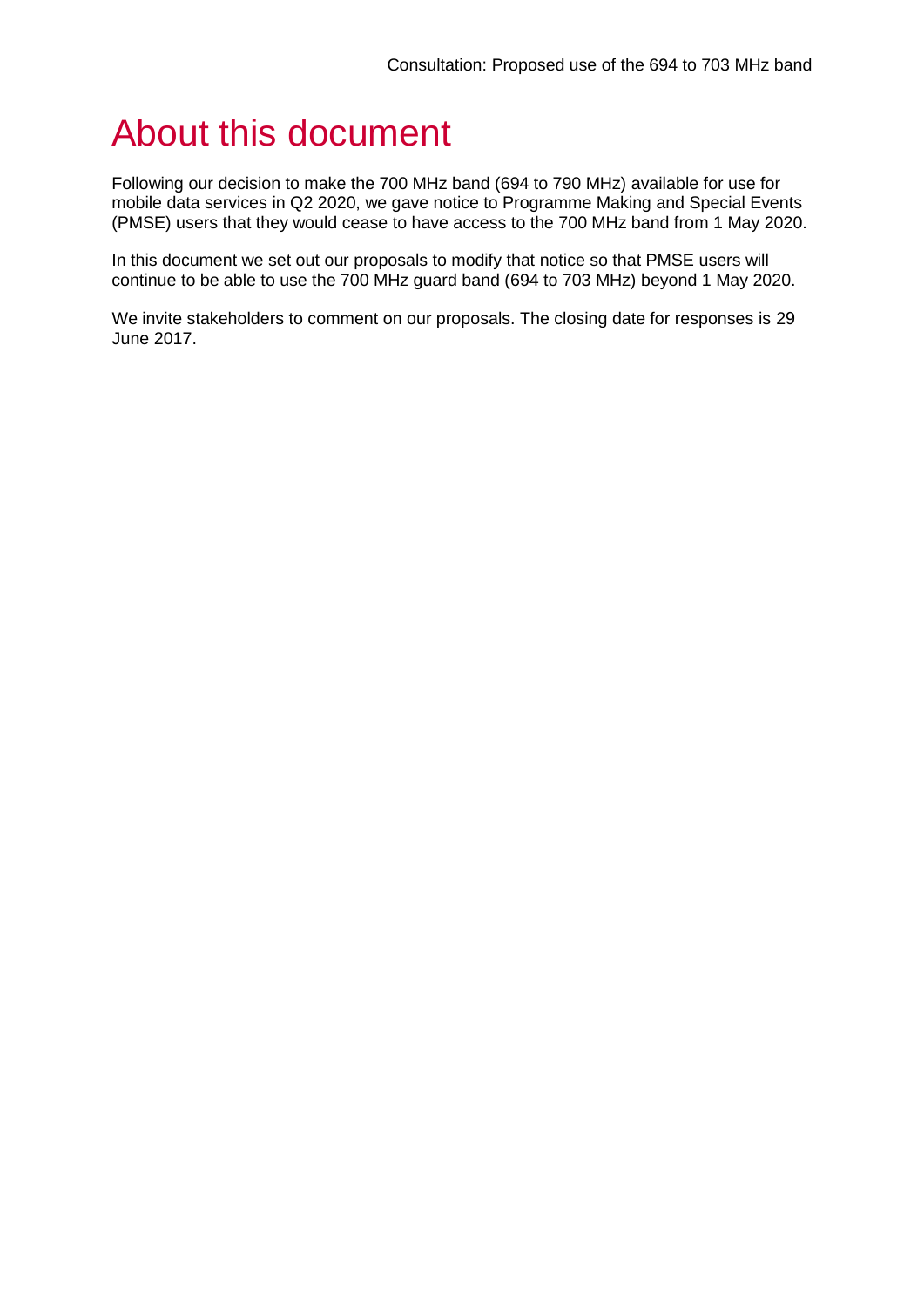# **Contents**

| <b>Section</b> |                                              | Page |
|----------------|----------------------------------------------|------|
| 1              | <b>Executive Summary</b>                     |      |
| $\overline{2}$ | Introduction                                 | 2    |
| 3              | Use of the guard band for audio PMSE         | 6    |
| 4              | <b>Provisional Conclusion and Next Steps</b> | 8    |
| Annex          |                                              | Page |
| 1              | Responding to this consultation              | 9    |
| 2              | Ofcom's consultation principles              | 11   |
| 3              | Consultation question                        | 13   |
|                |                                              |      |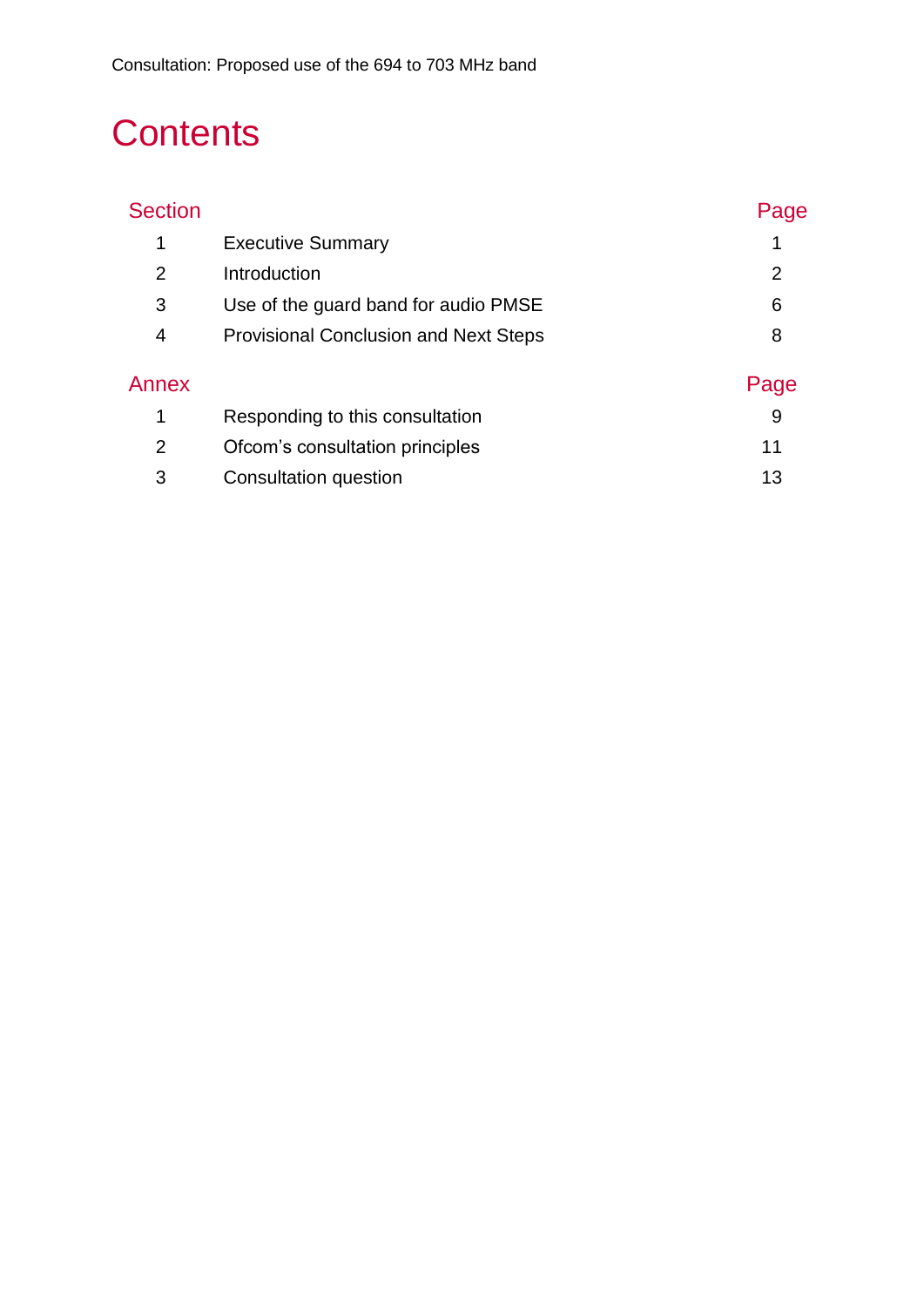## <span id="page-3-0"></span>**Executive Summary**

## **In this document we consider future use of the 700 MHz guard band**

- 1.1 In November 2014, we published our Statement ('the 2014 Statement')<sup>1</sup> setting out our decision to make valuable spectrum between 694 and 790 MHz (the '700 MHz band') available for use for mobile data services. This is a key part of our broader strategy for ensuring that sufficient spectrum is available to meet projected increases in demand for mobile data. To enable this, it is necessary to clear Digital Terrestrial Television (DTT) and Programme Making and Special Events (PMSE) from the band. We refer to our work on this as the '700 MHz clearance programme.'
- 1.2 In October 2016, we published our Statement ('the 2016 Statement')<sup>2</sup> setting out our decision on two key aspects of the 700 MHz clearance programme:
	- To aim to bring forward the release of the 700 MHz band to Q2 2020; and
	- To allocate 20 MHz of the 700 MHz 'centre gap' (from 738 to 758 MHz) to mobile downlink services.
- 1.3 In the 2016 Statement, we also served notice to PMSE users who operate in the 700 MHz band that, from 1 May 2020, they will no longer have access to the spectrum to deliver their services.
- 1.4 In this document, we consider the future use of the guard band from 694 to 703 MHz taking account of the options for use set out in the RSC Decision.<sup>3</sup>

### **We propose to make the guard band available for use for audio PMSE services**

- 1.5 We propose that there are benefits in allowing audio PMSE users to have continued access to the guard band frequencies and that this is likely to secure the optimal of use of this spectrum.
- 1.6 Allowing PMSE users continued access to the guard band would mean they would be able to continue using their existing equipment that tunes to these frequencies and would not incur the costs of clearing the band. Also, it is our provisional view that use of the guard band by PMSE services would not reduce the benefits that change of use of the 700 MHz band to mobile services would deliver. On that basis, we propose to make the 694 to 703 MHz guard band available for PMSE use.

<sup>1</sup> See Ofcom's 2014 statement 'Decision to make the 700 MHz band available for mobile data' [https://www.ofcom.org.uk/\\_\\_data/assets/pdf\\_file/0024/46923/700-mhz-statement.pdf](https://www.ofcom.org.uk/__data/assets/pdf_file/0024/46923/700-mhz-statement.pdf) <sup>2</sup> See Ofcom's 2016 Statement 'Maximising the benefits of 700 MHz clearance' [https://www.ofcom.org.uk/\\_\\_data/assets/pdf\\_file/0031/92659/Maximising-the-benefits-of-700-MHz](https://www.ofcom.org.uk/__data/assets/pdf_file/0031/92659/Maximising-the-benefits-of-700-MHz-clearance-Statement.pdf)[clearance-Statement.pdf](https://www.ofcom.org.uk/__data/assets/pdf_file/0031/92659/Maximising-the-benefits-of-700-MHz-clearance-Statement.pdf)

 $3$  The 2016 Statement noted that we would consult on the possibility of using the remainder of the centre gap which has not been allocated to mobile downlink for M2M use (733 to 738 MHz, and specifically 733 to 736 MHz as provided for in the RSC Decision). This consultation only considers the proposed use of the guard band and not the remainder of the centre gap.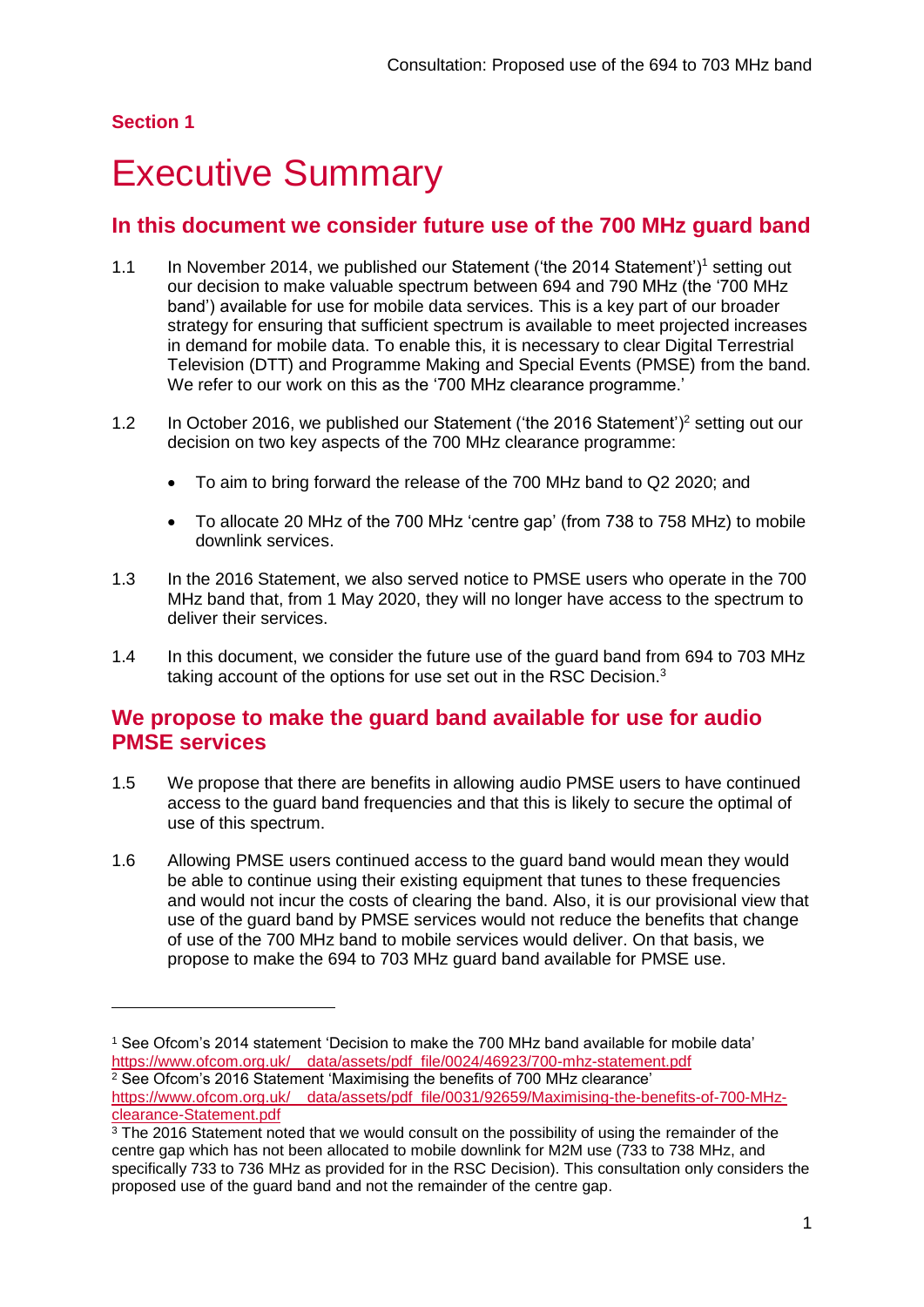## <span id="page-4-0"></span>**Introduction**

- 2.1 This consultation considers the future use of the 700 MHz guard band (694 to 703 MHz). It sets out our proposals to make the guard band available for use for audio Programme Making and Special Events services ('audio PMSE services') namely wireless microphones, in-ear monitor systems or audio links.
- 2.2 DTT services, audio PMSE services and White Space Devices ('WSDs')<sup>4</sup> currently use the spectrum between 470 and 790 MHz. In November 2014, we published a Statement (the '2014 Statement')<sup>5</sup> setting out our decision to change the way part of this spectrum is used and to make available the frequencies between 694 and 790 MHz for use for mobile data services. We believe this change will deliver significant net benefits, including helping to meet the large growth in demand for mobile data services and ensure that an appropriate amount of mobile spectrum is available to safeguard the benefits that mobile data services deliver to citizens and consumers.
- 2.3 Our 2014 Statement set out the future configuration of the 700 MHz band after it becomes available for mobile data services. It will be divided into the following components: a 9 MHz 'guard band'; 30 MHz of 'uplink', which mobile devices will use to communicate with base stations, and 30 MHz of 'downlink' which base stations will use to communicate with mobile devices; a 3 MHz 'guard band' between the 700 MHz and 800 MHz bands; and a 25 MHz 'centre gap' between the uplink and the downlink bands. Taken together, the uplink and the downlink bands are referred to as the 'paired spectrum'. This configuration is shown in Figure 1 below.

#### **Figure 1. Future configuration of the 700 MHz band**

1.1.1 Figure 1: Future configuration of the 700 MHz band



2.4 One consideration in our decision to clear the 700 MHz band and make it available for mobile data services was the effect on audio PMSE services currently using it. Safeguarding the ongoing delivery of the benefits those services provide remains an important objective. As part of our attempts to mitigate the effects of the loss of PMSE services' access to the 700 MHz band and to safeguard the benefits they provide, in March 2016 Ofcom set out its decision<sup>6</sup> to allow audio PMSE users to share access to the 960 to 1164 MHz band with aeronautical radio communication and navigation services.

<sup>4</sup> WSDs are innovative new devices which can identify and make use of previously unused gaps in frequency bands

<sup>&</sup>lt;sup>5</sup> See Ofcom's 2014 statement 'Decision to make the 700 MHz band available for mobile data' [https://www.ofcom.org.uk/\\_\\_data/assets/pdf\\_file/0024/46923/700-mhz-statement.pdf](https://www.ofcom.org.uk/__data/assets/pdf_file/0024/46923/700-mhz-statement.pdf) <sup>6</sup> See Ofcom's 2016 Statement, 'New Spectrum for Audio PMSE'

[https://www.ofcom.org.uk/\\_\\_data/assets/pdf\\_file/0021/62481/New-Spectrum-for-Audio-PMSE](https://www.ofcom.org.uk/__data/assets/pdf_file/0021/62481/New-Spectrum-for-Audio-PMSE-statement.pdf)[statement.pdf](https://www.ofcom.org.uk/__data/assets/pdf_file/0021/62481/New-Spectrum-for-Audio-PMSE-statement.pdf)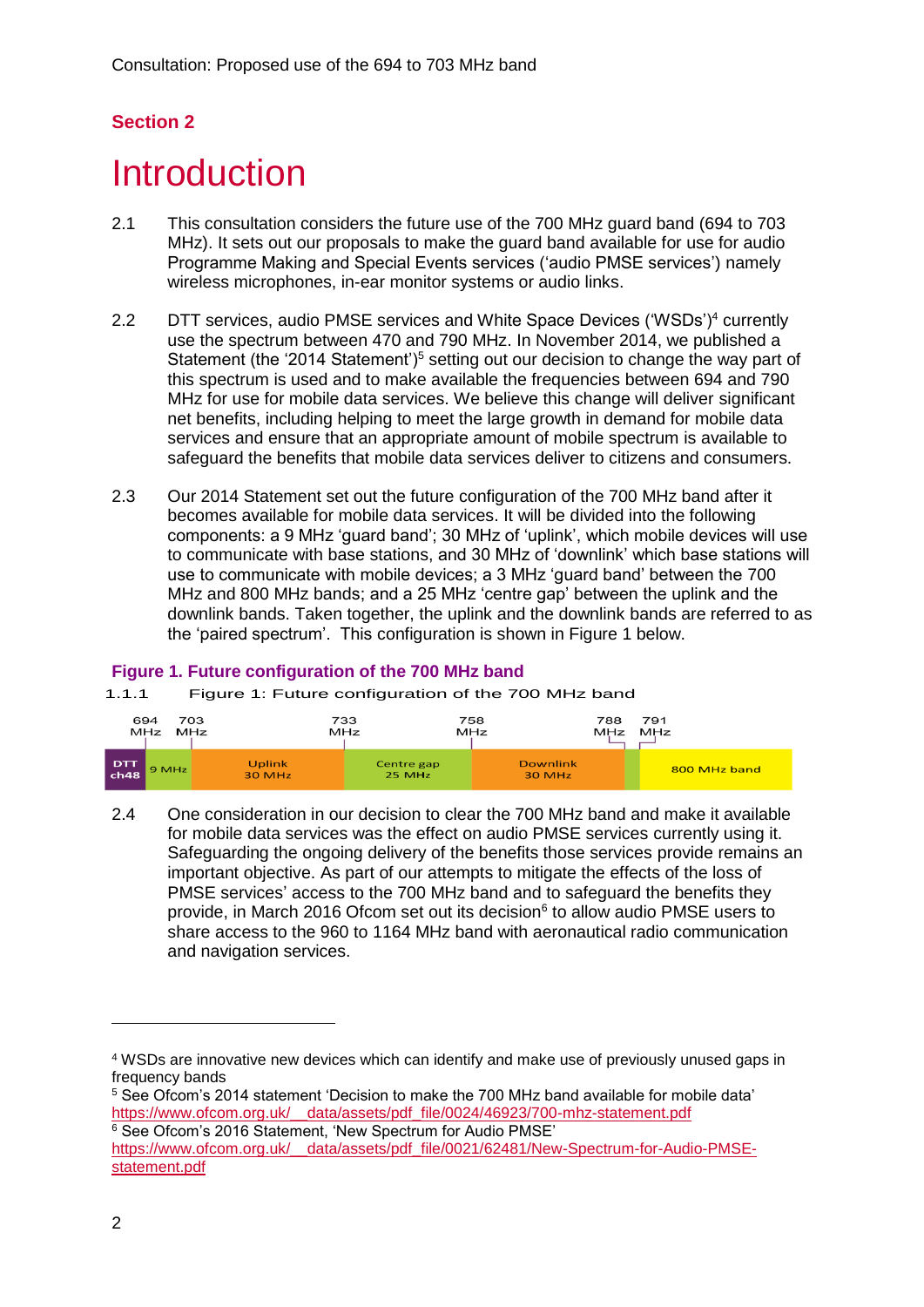- 2.5 In October 2016, we published a Statement (the '2016 Statement')<sup>7</sup> setting out decisions relating to three key aspects of the 700 MHz clearance programme:
	- We took the spectrum management decision to work towards accelerating the programme by 18 months and release the 700 MHz band for use for mobile data services in Q2 2020.
	- We decided to make 20 MHz of spectrum in part of the 700 MHz band known as the 'centre gap' (see Figure 1) available for use for mobile data services (specifically, mobile downlink).
	- We served notice to PMSE users who operate in the 700 MHz band that, from 1 May 2020, they will no longer have access to the spectrum in this band to deliver their services.

## **European Commission decisions on the 700 MHz band**

- 2.6 The RSC Decision specifies the harmonised technical conditions of use for the 700 MHz band for mobile data and other services (specifically, wireless audio PMSE equipment, PPDR radio communications and M2M communications). The bands 703 to 733 MHz and 758 to 788 MHz are to be made available for use for mobile data services. The Decision includes flexibility for EU Member States on how they could use the remaining frequencies, including the guard band between 694 to 703 MHz, for the other services.
- 2.7 The RSC Decision provides Member States options to make:
	- all or part of the guard band (694 to 703 MHz) available for use for PMSE services;
	- part of the guard band (698 to 703 MHz, paired with 753 to 758 MHz in the centre gap) available for use for PPDR radio communications (which covers emergency services communications);
	- part of the centre gap (738 to 758 MHz) available for downlink services;
	- all or part of the centre gap available for use for PMSE services;
	- part of the centre gap (733 to 736 MHz paired with 788 to 791 MHz) available for use for PPDR (which covers emergency services) communications; and
	- part of the centre gap (733 to 736 MHz paired with 788 to 791 MHz) available for M2M communications.
- 2.8 The date by which Member States must make the 700 MHz band available for mobile broadband is set at 30 June 2020 in a Decision from the European Parliament and Council. This is due to be published in the Official Journal of the EU in Q2 of 2017.
- 2.9 In our assessment of options for use of the centre gap we have already considered whether to allocate it to the uses identified in the RSC Decision. In the 2016

<sup>7</sup> See Ofcom's 2016 Statement 'Maximising the benefits of 700 MHz clearance' [https://www.ofcom.org.uk/\\_\\_data/assets/pdf\\_file/0031/92659/Maximising-the-benefits-of-700-MHz](https://www.ofcom.org.uk/__data/assets/pdf_file/0031/92659/Maximising-the-benefits-of-700-MHz-clearance-Statement.pdf)[clearance-Statement.pdf](https://www.ofcom.org.uk/__data/assets/pdf_file/0031/92659/Maximising-the-benefits-of-700-MHz-clearance-Statement.pdf)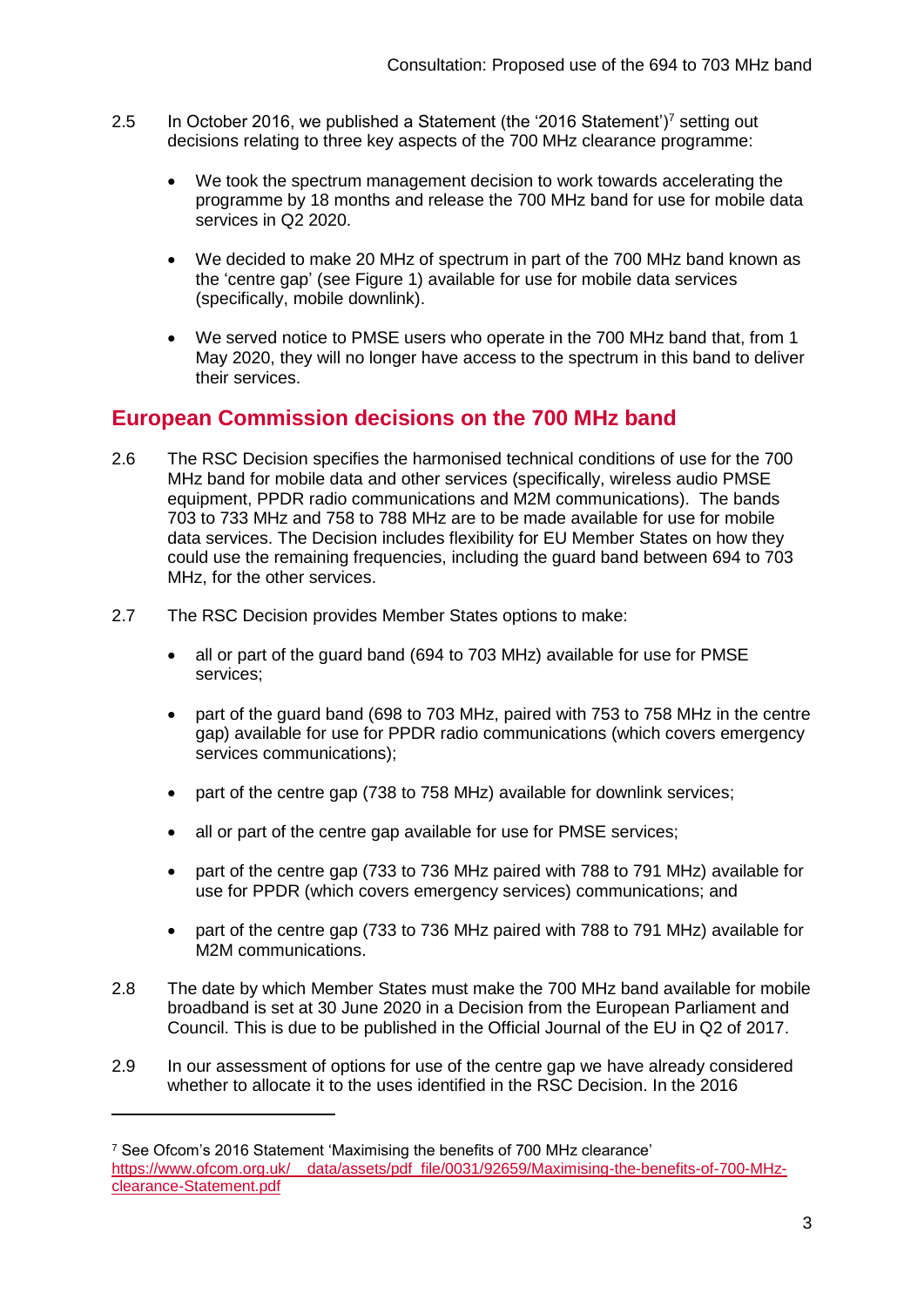Statement, we concluded that allocating it to mobile downlink services (as part of the 700 MHz clearance process) would best secure the optimal use of this spectrum in the UK. In this consultation, we consider the use of the guard band for audio PMSE services on the basis they could continue to use it after the roll-out of mobile services in the adiacent frequencies.

## **Legal context and analytical framework**

### **Ofcom's specific duties and powers related to spectrum management**

- 2.10 Ofcom's responsibilities for spectrum management are set out primarily in two Acts of Parliament which confer on us our specific functions, powers and duties in respect of spectrum (and the other sectors we regulate): The Communications Act 2003 (the '2003 Act') and the Wireless Telegraphy Act 2006 (the 'WT Act').<sup>8</sup>
- 2.11 Amongst our functions and powers in relation to spectrum are the making available of frequencies for use for particular purposes and the granting of rights of use through wireless telegraphy licences and licence exemptions.
- 2.12 Our principal duties under the 2003 Act, when carrying out our functions and exercising our powers, are to further the interests of citizens and consumers, where appropriate by promoting competition. In doing so, we are also required (among other things) to secure the optimal use of spectrum. We must also have regard to (i) the desirability of promoting competition in relevant markets; (ii) the desirability of encouraging investment and innovation in relevant markets; (iii) the desirability of encouraging the availability and use of high speed data transfer services throughout the United Kingdom; and (iv) the different needs and interests, so far as the use of the electro-magnetic spectrum for wireless telegraphy is concerned, of all persons who may wish to make use of it.
- 2.13 Additionally, in carrying out our spectrum functions, we have a duty under section 3 of the WT Act to have regard, in particular, to: (i) the extent to which the spectrum is available for use or further use for wireless telegraphy; (ii) the demand for use of that spectrum for wireless telegraphy; and (iii) the demand that is likely to arise in future for the use of that spectrum for wireless telegraphy. We also have a duty to have regard, in particular, to the desirability of promoting: (i) the efficient management and use of the spectrum for wireless telegraphy; (ii) the economic and other benefits that may arise from the use of wireless telegraphy; (iii) the development of innovative services; and (iv) competition in the provision of electronic communications services.
- 2.14 We have reached the proposal set out in this document by reference to these statutory duties. Our provisional view is that it is consistent with these duties. In particular, it reflects demand for spectrum for use for PMSE services. In doing so, they would secure optimal use of the spectrum.

### **Impact Assessment**

2.15 Section 7 of the 2003 Act provides that where we are proposing to do anything for the purposes of or in connection with the carrying out of our functions, and it appears

-

<sup>8</sup> The European Common Regulatory Framework for electronic communications (in particular, the Framework Directive and the Authorisation Directive) sets out the broad legal framework for how spectrum should be authorised and managed in the UK and aims to harmonise the regulation of electronic communications networks and services throughout the European Union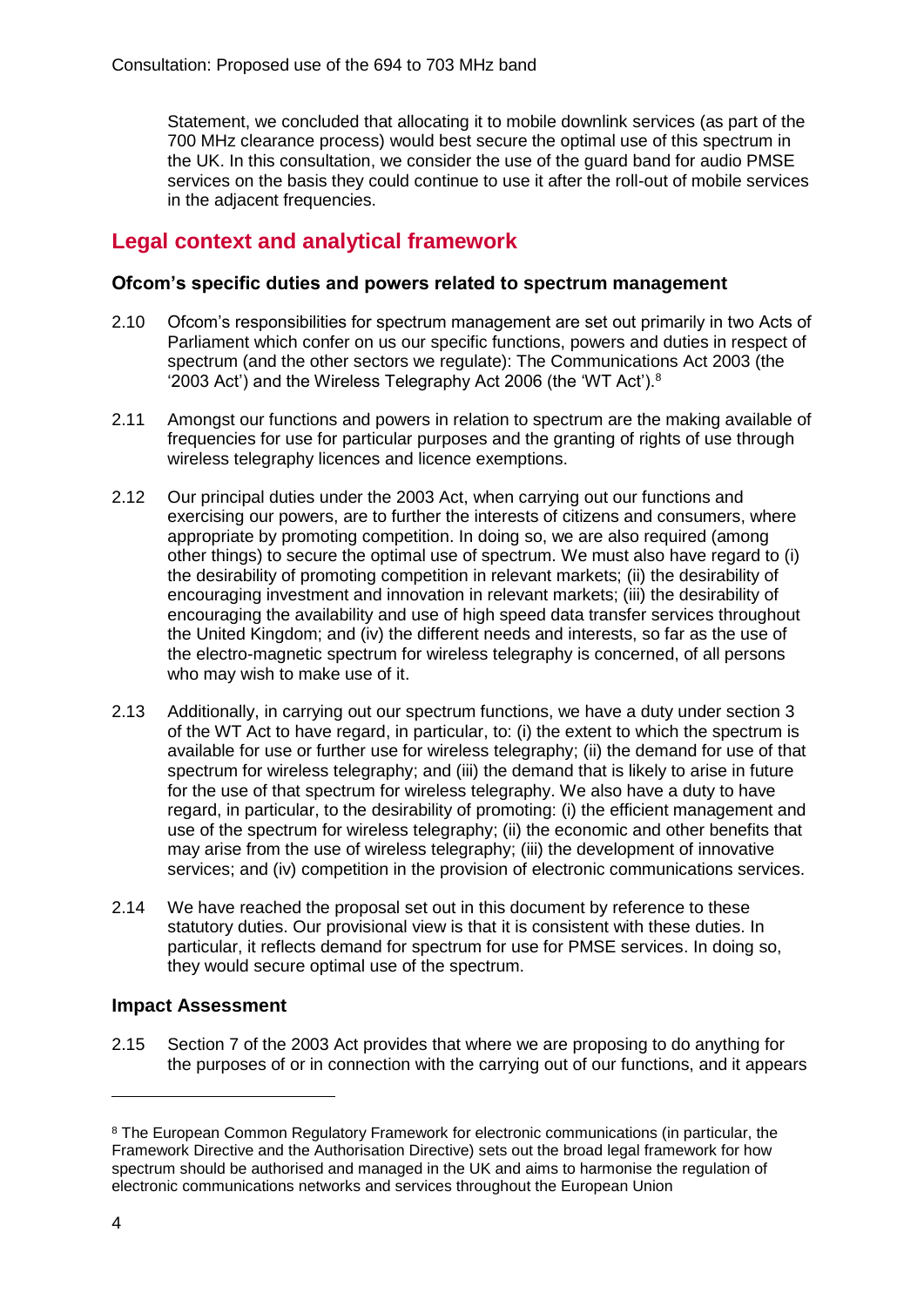to us that the proposal is important, we are required to carry out and publish an assessment of the likely impact of implementing the proposal, or a statement setting out our reasons for thinking that it is unnecessary to carry out such an assessment. Where we publish such an assessment, stakeholders must have an opportunity to make representations to us about the proposal to which the assessment relates.

- 2.16 Impact assessments provide a valuable way of assessing different options for regulation and showing why the preferred option was chosen. They form part of best practice policy-making. As a matter of policy, Ofcom is committed to carrying out impact assessments in relation to the great majority of our policy decisions. For further information about our approach to impact assessments, see the guidelines, "Better policy-making: Ofcom's approach to impact assessment", on our website.<sup>9</sup>
- 2.17 The analysis presented in this document constitutes an impact assessment as defined in section 7 of the 2003 Act.

### **Equality Impact Assessment**

 $\overline{a}$ 

- 2.18 Ofcom is also required by statute to assess the potential impact of all its functions, policies, projects and practices on the following equality groups: age, disability, gender, gender reassignment, pregnancy and maternity, race, religion or belief and sexual orientation. Equality Impact Assessments (EIAs) also assist us in making sure that we are meeting our principal duty of furthering the interests of citizens and consumers regardless of their background or identity.
- 2.19 The proposals set out in this document follow the decisions we made in the 2014 and 2016 Statements to clear the 700 MHz band and the notice we gave to PMSE users about the use of that band. In reaching those decisions we conducted an EIA to understand if changes of use of the 700 MHz band could disproportionately affect any particular group of consumers or raise specific issues for groups that are protected under equality laws. In relation to the proposals set out in this consultation, we have not identified any further differential impact of our proposals in relation to the identified equality groups.

<sup>9</sup> See Ofcom's publication, 'Better Policy Making: Ofcom's approach to Impact Assessment' [https://www.ofcom.org.uk/\\_\\_data/assets/pdf\\_file/0026/57194/better\\_policy\\_making.pdf](https://www.ofcom.org.uk/__data/assets/pdf_file/0026/57194/better_policy_making.pdf)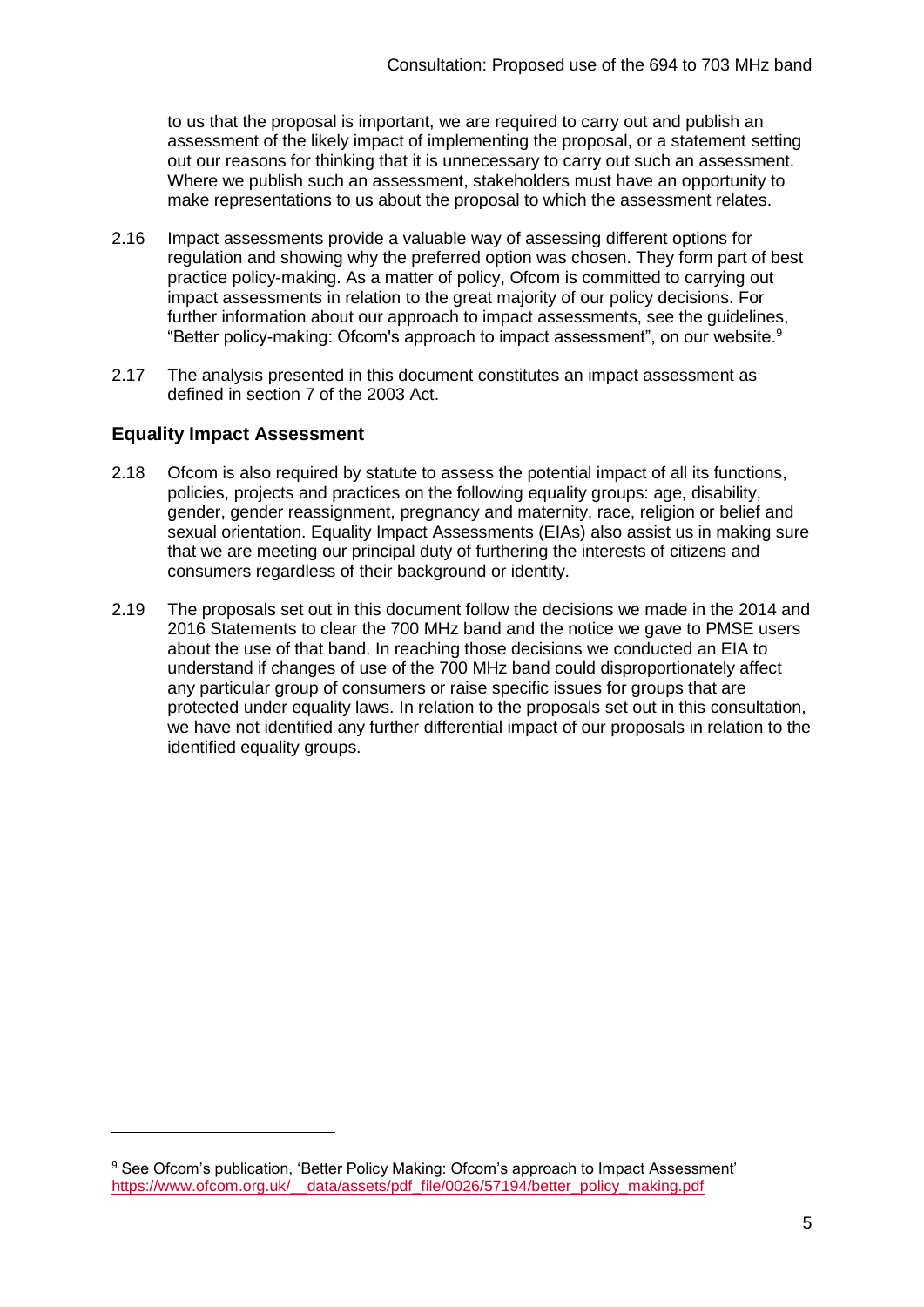# <span id="page-8-0"></span>Use of the guard band for audio PMSE

- 3.1 In this section, we set out our provisional view that using the band for PMSE services is likely to result in the optimal use of spectrum and maximise benefits to UK citizens and consumers.
- 3.2 There are several reasons why, in our provisional view, we should make the guard band available for use for PMSE services.
- 3.3 As set out in Section 2, our 2016 Statement served notice to PMSE users that access to the 700 MHz band would cease from 1 May 2020. Our view is that the spectrum demand of these users could be met using alternative frequencies, such as in the sub-694 MHz band and in the 960 to 1164 MHz band. However, we propose that there would be some benefit in continuing to make the guard band available to audio PMSE users.
- 3.4 The guard band frequencies would be a continuation of the 470 to 694 MHz band, currently used by PMSE services. PMSE users may therefore be able to continue using existing equipment which tunes to these frequencies and avoid incurring the costs of moving to alternative bands.<sup>10</sup> We also consider that PMSE services will continue to be able to use the guard band even when use of the 700 MHz band for mobile data services rolls out.
- 3.5 There may be some risk of PMSE users operating in the guard band from mobile data services in the adjacent band, i.e. mobile uplink transmissions in the band 703 to 733 MHz. The risk of interference depends on a number of factors including frequency separation between the mobile transmitter and PMSE receiver, but will be greater the nearer PMSE operates to 703 MHz. Our provisional view is that PMSE users would, in most cases, be unlikely to operate immediately adjacent to the 703 MHz boundary, but could apply a suitable frequency separation to ensure the necessary quality of service while maximising the utility of the guard band. The size of the frequency separation would depend on local factors and the PMSE requirement so would be determined on a case by case basis by the PMSE user.
- 3.6 There are also reasons to think that there would continue to be a viable market for PMSE equipment that tunes to the guard band frequencies. In addition to PMSE users in the UK, the RSC Decision may have the effect that some EU Member States also opt to make the guard band available for use for PMSE services. Manufacturers of PMSE equipment would likely respond to this demand by continuing to make equipment that tunes to those frequencies. If they do so, and there is a market for that equipment across the UK and Member States, it is possible they would achieve cross-border economies of scale.
- 3.7 Additionally, it does not appear to us that there are viable alternative uses of the guard band in the UK other than for PMSE services (when considering the options of

-

<sup>&</sup>lt;sup>10</sup> Our original cost-benefit analysis for the 700 MHz clearance programme refers to the costs of clearance to the PMSE sector. We note that it does not therefore directly correspond to our current proposal and its benefits to the PMSE sector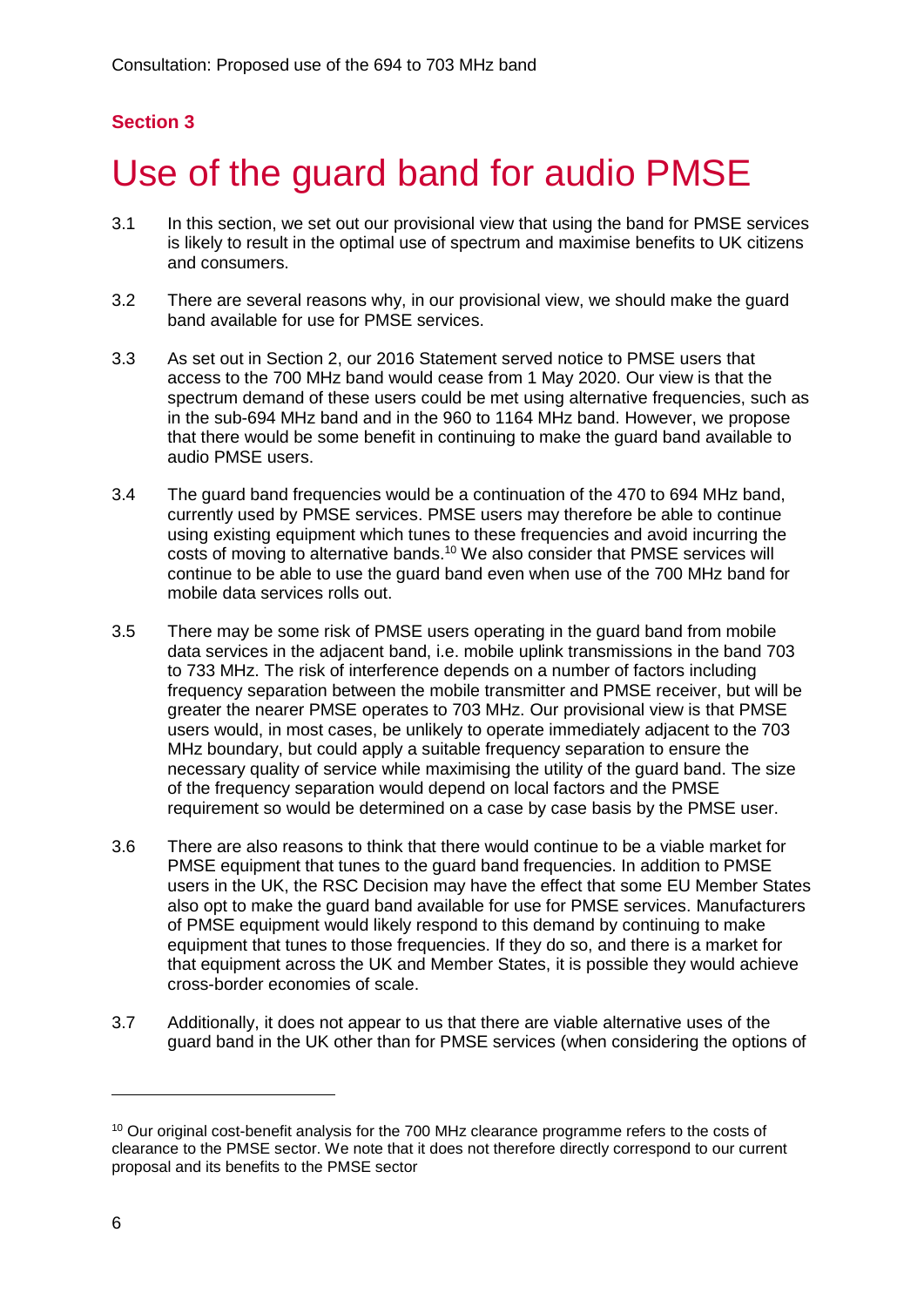use identified in the RSC Decision). On that basis, there would be limited or no opportunity costs in making the band available for use for audio PMSE services.

- 3.8 We further consider that the economic benefits of the 700 MHz clearance programme would remain unchanged as a result of our proposal as making these additional 9 MHz available for PMSE. As detailed in ECC Report 221<sup>11</sup> there is no adjacent channel compatibility issue between PMSE as the interferer and the mobile base station receiver (although as noted above there is a risk of interference from mobile services into PMSE), therefore PMSE operation adjacent to 703 MHz would present a low risk of harmful interference into mobile services. Furthermore, compared to the original clearance scenario (i.e. where PMSE would cease to have access to the whole 700 MHz band), PMSE economic costs would not increase and could marginally decrease as some users will be able to continue using their existing equipment over a wider band than what was originally envisaged.
- 3.9 We therefore propose to make the guard band available for use for PMSE services on the basis that this would generate benefits for PMSE users and equipment manufacturers while preserving the benefits of the 700 MHz clearance programme. It would safeguard ongoing benefits that PMSE services provide to UK citizens and consumers and secure optimal use of the spectrum.

*Question 1: Do you have any comments on our proposal to allow audio PMSE services to operate in the guard band from 694 to 703 MHz, and that this would be a benefit to PMSE users?*

 $\overline{a}$ 

<sup>&</sup>lt;sup>11</sup> Adjacent band compatibility between MFCN and PMSE audio applications in the 700 MHz frequency band – see<http://www.erodocdb.dk/Docs/doc98/official/pdf/ECCREP221.PDF>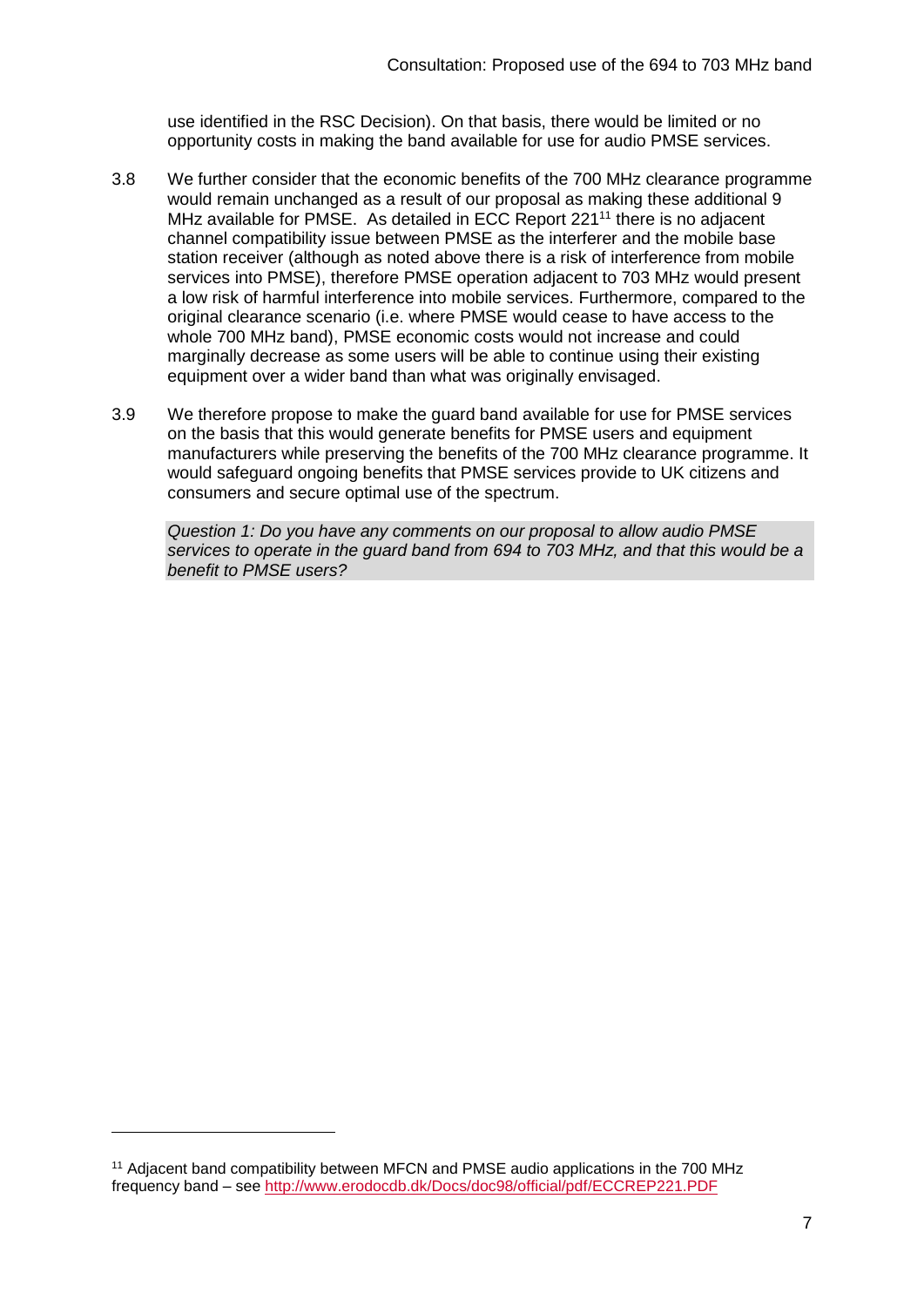# <span id="page-10-0"></span>**Provisional Conclusion and Next Steps**

- 4.1 In this document, we have set out the proposal to make available the 694 to 703 MHz guard band for use for PMSE services.
- 4.2 Our provisional view is that the use for which we propose to make these frequencies available, together with the decisions we have already made about the use of the 700 MHz band, would secure optimal use of the spectrum.
- 4.3 Our consultation closes on 29 June 2017. Following consideration of responses, we intend to publish a statement in Q3 2017 setting out our decision on the proposals.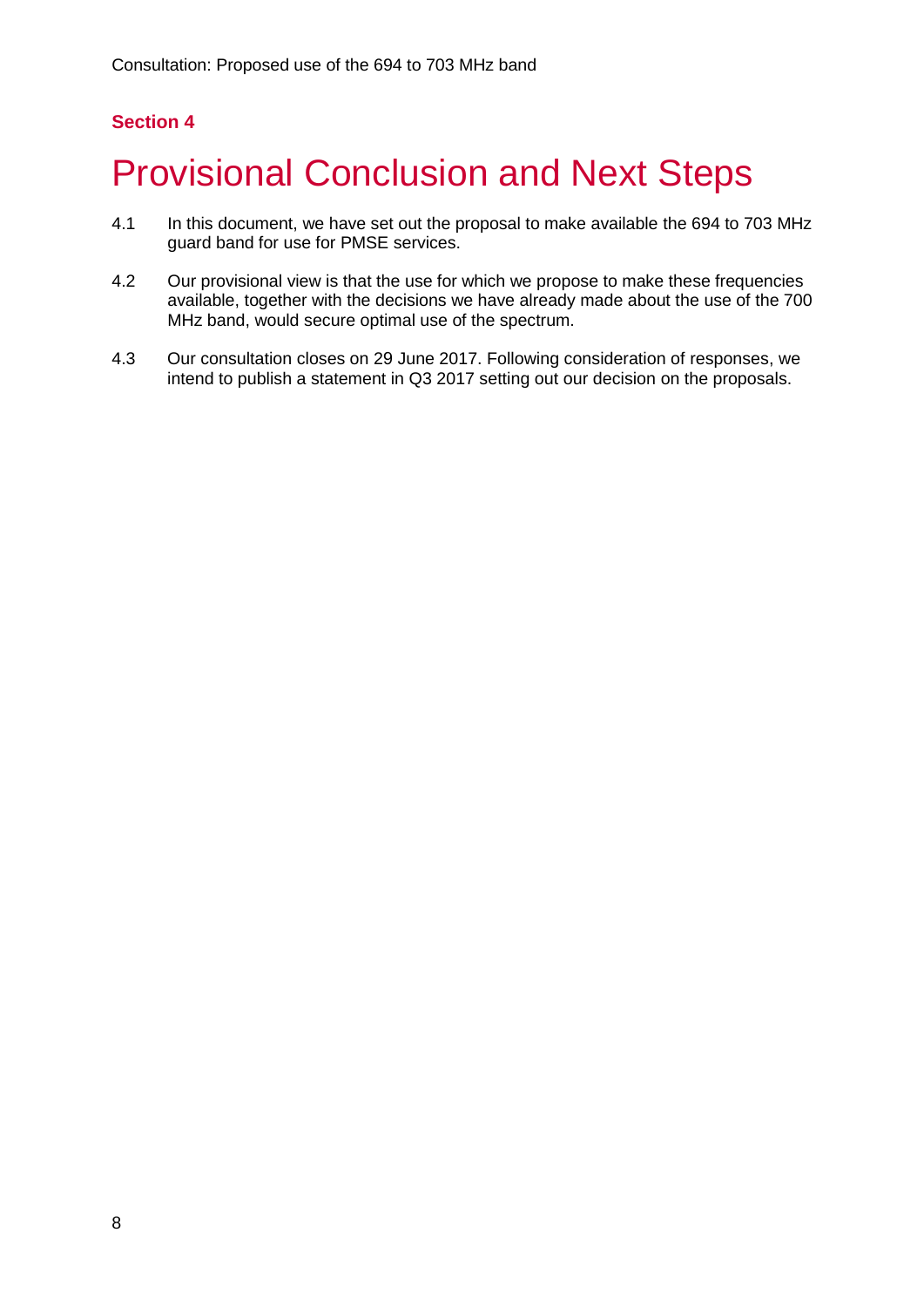### **Annex 1**

# <span id="page-11-0"></span>Responding to this consultation

### **How to respond**

- A1.1 Ofcom would like to receive views and comments on the issues raised in this document, **by 5pm on 29 June 2017**.
- A1.2 We strongly prefer to receive responses via the online form at [https://www.ofcom.org.uk/consultations-and-statements/category-1/700-mhz-guard](https://www.ofcom.org.uk/consultations-and-statements/category-1/700-mhz-guard-band-pmse)[band-pmse.](https://www.ofcom.org.uk/consultations-and-statements/category-1/700-mhz-guard-band-pmse) We also provide a cover sheet [https://www.ofcom.org.uk/consultations](https://www.ofcom.org.uk/consultations-and-statements/consultation-response-coversheet)[and-statements/consultation-response-coversheet\)](https://www.ofcom.org.uk/consultations-and-statements/consultation-response-coversheet) for responses sent by email or post; please fill this in, as it helps us to maintain your confidentiality, and speeds up our work. You do not need to do this if you respond using the online form.
- A1.3 If your response is a large file, or has supporting charts, tables or other data, please email it to [uhfsi@ofcom.org.uk](mailto:uhfsi@ofcom.org.uk) as an attachment in Microsoft Word format, together with the cover sheet [\(https://www.ofcom.org.uk/consultations-and](https://www.ofcom.org.uk/consultations-and-statements/consultation-response-coversheet)[statements/consultation-response-coversheet\)](https://www.ofcom.org.uk/consultations-and-statements/consultation-response-coversheet). This email address is for this consultation only, and will not be valid after 29 June 2017.
- A1.4 Responses may alternatively be posted to the address below, marked with the title of the consultation.

Spectrum Group Ofcom Riverside House 2A Southwark Bridge Road London SE1 9HA

- A1.5 If you would like to submit your response in an alternative format (e.g. a video or audio file), please contact Alberto Fernandes on 020 7783 4418 or by an email to [alberto.fernandes@ofcom.org.uk.](mailto:alberto.fernandes@ofcom.org.uk)
- A1.6 We do not need a paper copy of your response as well as an electronic version. We will acknowledge receipt if your response is submitted via the online web form, but not otherwise.
- A1.7 You do not have to answer all the questions in the consultation if you do not have a view; a short response on just one point is fine. We also welcome joint responses.
- A1.8 It would be helpful if your response could include direct answers to the questions asked in the consultation document. The questions are listed at Annex 3. It would also help if you could explain why you hold your views, and what you think the effect of Ofcom's proposals would be.
- A1.9 If you want to discuss the issues and questions raised in this consultation, please contact Alberto Fernandes on 020 7783 4418 or by email to [alberto.fernandes@ofcom.org.uk.](mailto:alberto.fernandes@ofcom.org.uk)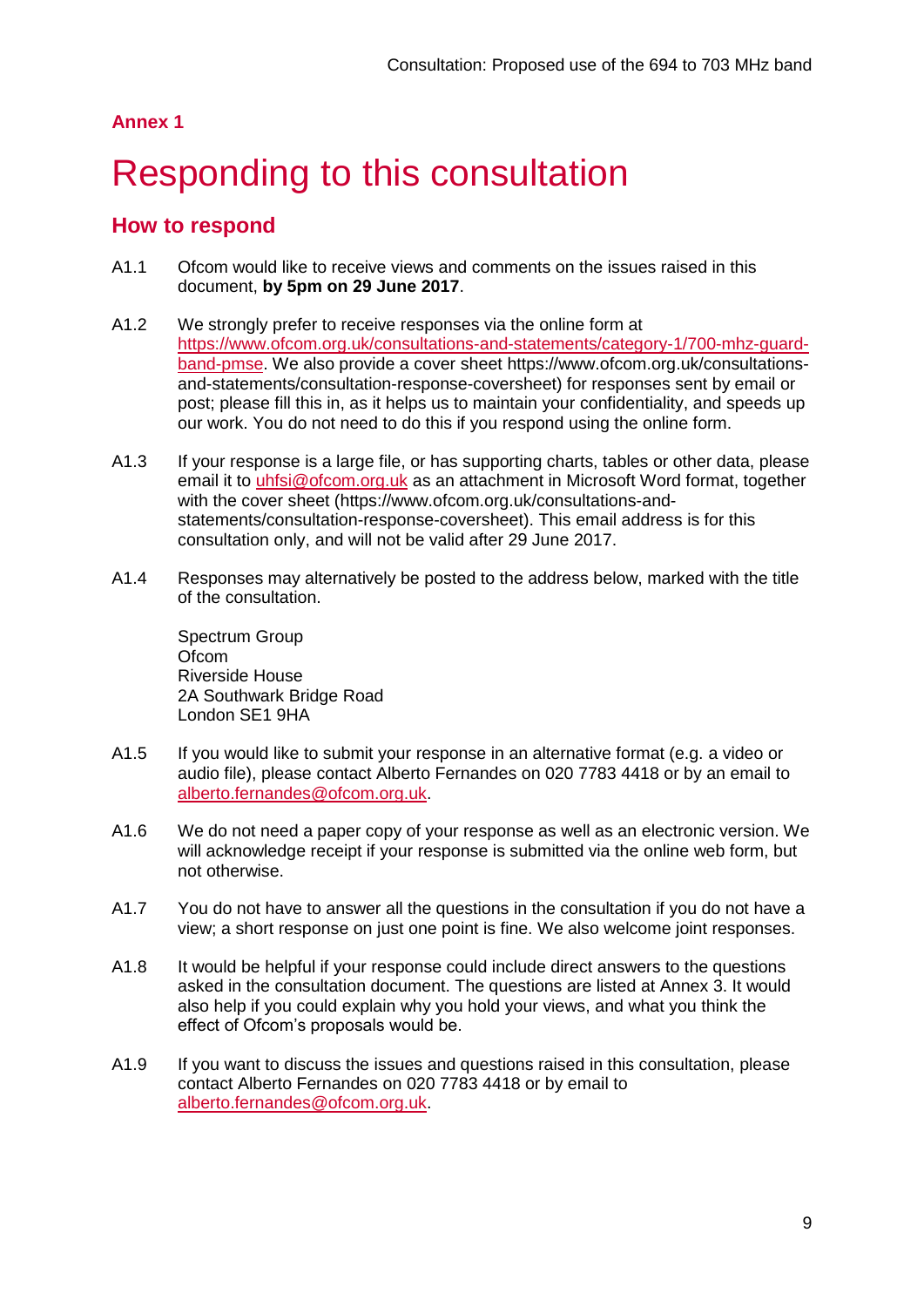## **Confidentiality**

- A1.10 Consultations are more effective if we publish the responses before the consultation period closes. In particular, this can help people and organisations with limited resources or familiarity with the issues to respond in a more informed way. So, in the interests of transparency and good regulatory practice, and because we believe it is important that everyone who is interested in an issue can see other respondents' views, we usually publish all responses on our website, [www.ofcom.org.uk,](http://www.ofcom.org.uk/) as soon as we receive them.
- A1.11 If you think your response should be kept confidential, please specify which part(s) this applies to, and explain why. Please send any confidential sections as a separate annex. If you want your name, address, other contact details or job title to remain confidential, please provide them only in the cover sheet, so that we don't have to edit your response.
- A1.12 If someone asks us to keep part or all of a response confidential, we will treat this request seriously and try to respect it. But sometimes we will need to publish all responses, including those that are marked as confidential, in order to meet legal obligations.
- A1.13 Please also note that copyright and all other intellectual property in responses will be assumed to be licensed to Ofcom to use. Ofcom's intellectual property rights are explained further at [https://www.ofcom.org.uk/about-ofcom/website/terms-of-use.](https://www.ofcom.org.uk/about-ofcom/website/terms-of-use)

## **Next steps**

- A1.14 Following this consultation period, Ofcom plans to publish a statement in Q3 2017.
- A1.15 If you wish, you can register to receive mail updates alerting you to new Ofcom publications; for more details, please see [https://www.ofcom.org.uk/about](https://www.ofcom.org.uk/about-ofcom/latest/email-updates)[ofcom/latest/email-updates](https://www.ofcom.org.uk/about-ofcom/latest/email-updates)

### **Ofcom's consultation processes**

- A1.16 Ofcom aims to make responding to a consultation as easy as possible. For more information, please see our consultation principles in Annex 2.
- A1.17 If you have any comments or suggestions on how we manage our consultations, please email us at [consult@ofcom.org.uk.](mailto:consult@ofcom.org.uk) We particularly welcome ideas on how Ofcom could more effectively seek the views of groups or individuals, such as small businesses and residential consumers, who are less likely to give their opinions through a formal consultation.
- A1.18 If you would like to discuss these issues, or Ofcom's consultation processes more generally, please contact Steve Gettings, Ofcom's consultation champion:

Steve Gettings **Ofcom** Riverside House 2a Southwark Bridge Road London SE1 9HA

Email: [corporationsecretary@ofcom.org.uk](mailto:corporationsecretary@ofcom.org.uk)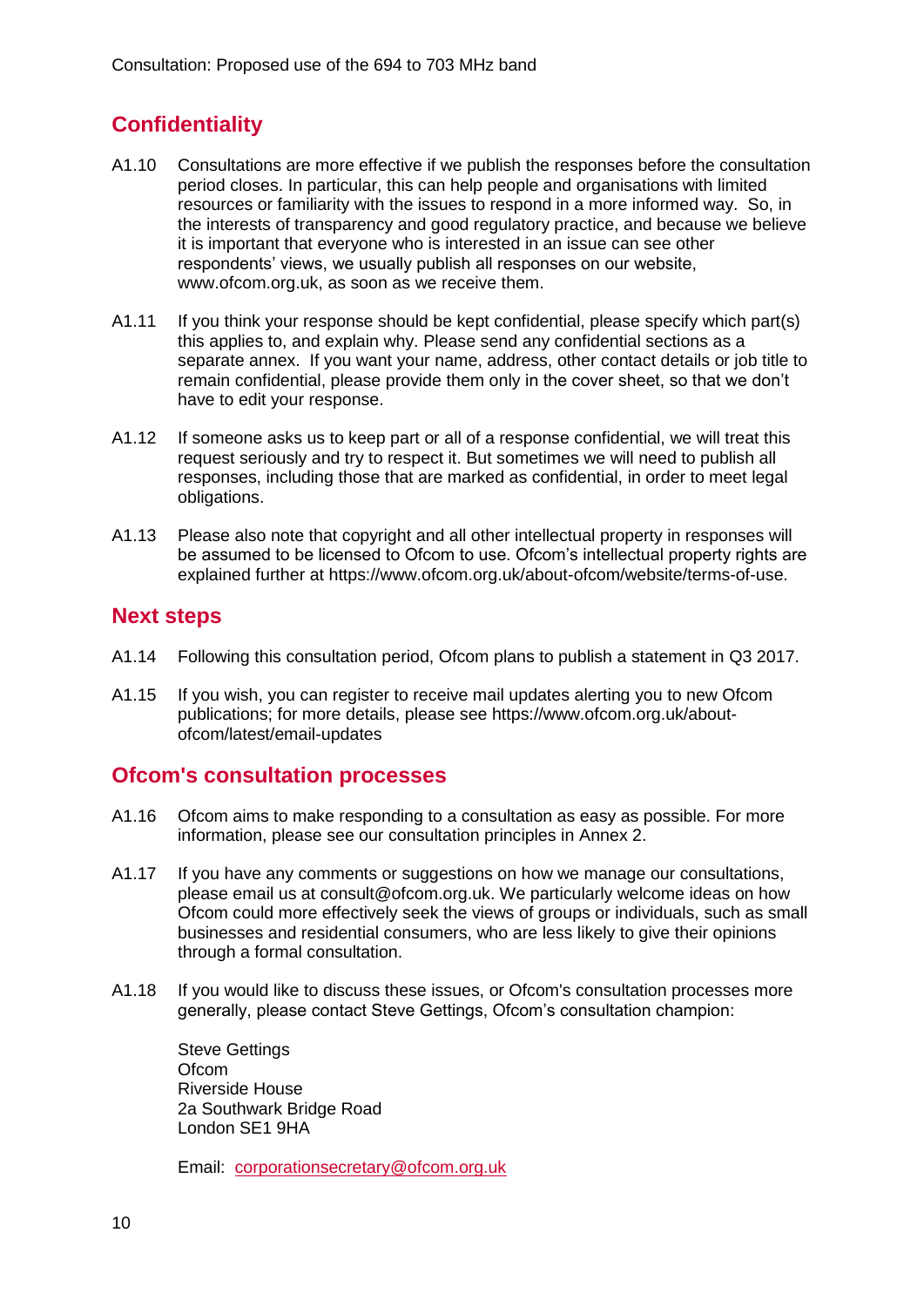### **Annex 2**

## <span id="page-13-0"></span>Ofcom's consultation principles

## **Ofcom has seven principles that it follows for every public written consultation:**

#### **Before the consultation**

A2.1 Wherever possible, we will hold informal talks with people and organisations before announcing a big consultation, to find out whether we are thinking along the right lines. If we do not have enough time to do this, we will hold an open meeting to explain our proposals, shortly after announcing the consultation.

### **During the consultation**

- A2.2 We will be clear about whom we are consulting, why, on what questions and for how long.
- A2.3 We will make the consultation document as short and simple as possible, with a summary of no more than two pages. We will try to make it as easy as possible for people to give us a written response. If the consultation is complicated, we may provide a short Plain English / Cymraeg Clir guide, to help smaller organisations or individuals who would not otherwise be able to spare the time to share their views.
- A2.4 We will consult for up to ten weeks, depending on the potential impact of our proposals.
- A2.5 A person within Ofcom will be in charge of making sure we follow our own guidelines and aim to reach the largest possible number of people and organisations who may be interested in the outcome of our decisions. Ofcom's Consultation Champion is the main person to contact if you have views on the way we run our consultations.
- A2.6 If we are not able to follow any of these seven principles, we will explain why.

#### **After the consultation**

A2.7 We think it is important that everyone who is interested in an issue can see other people's views, so we usually publish all the responses on our website as soon as we receive them. After the consultation we will make our decisions and publish a statement explaining what we are going to do, and why, showing how respondents' views helped to shape these decisions.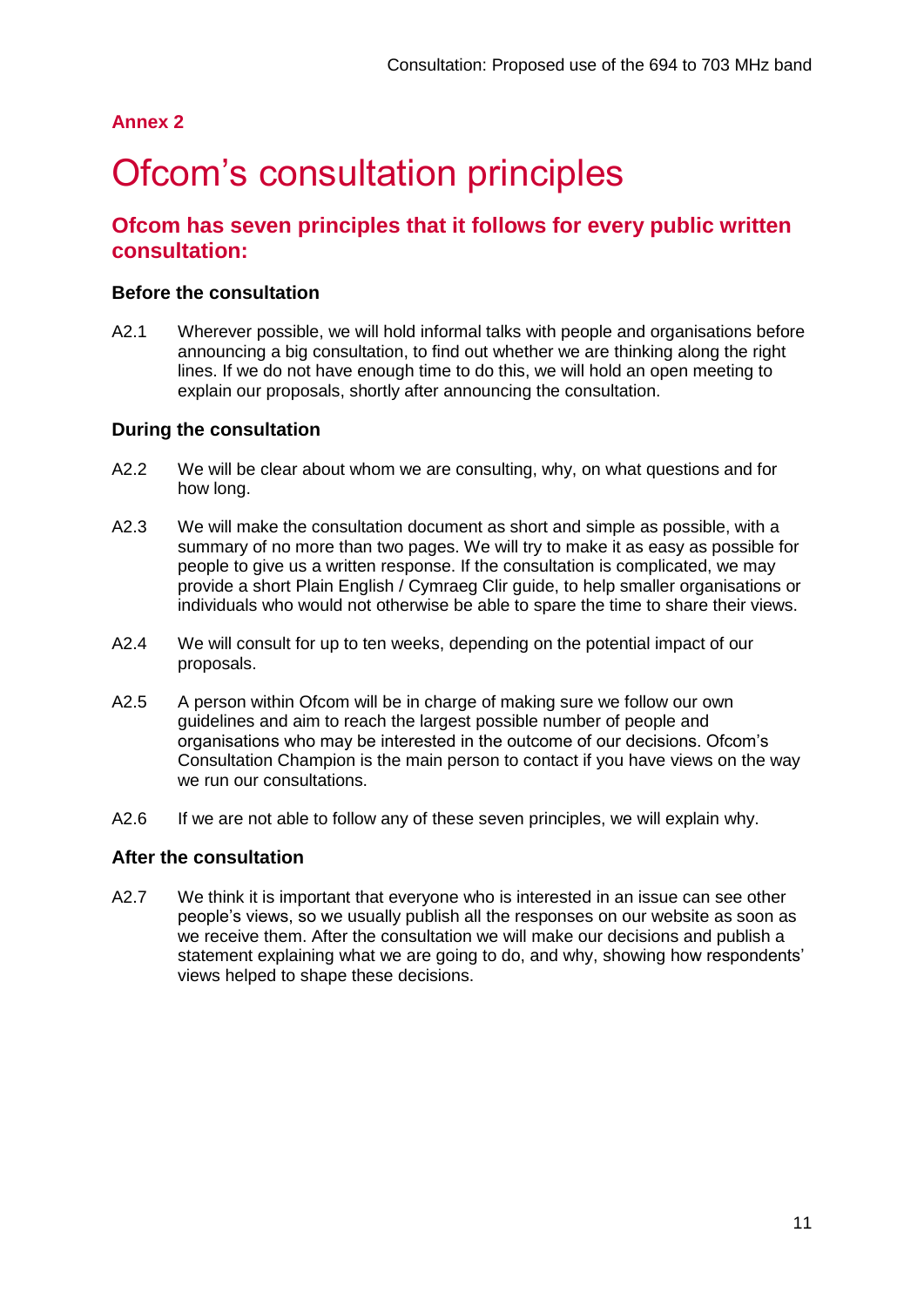## **Cover sheet for response to an Ofcom consultation**

| <b>BASIC DETAILS</b>                                                                                                                                                                                                                                                                                                                                                                                                                                                |  |  |  |
|---------------------------------------------------------------------------------------------------------------------------------------------------------------------------------------------------------------------------------------------------------------------------------------------------------------------------------------------------------------------------------------------------------------------------------------------------------------------|--|--|--|
| <b>Consultation title:</b>                                                                                                                                                                                                                                                                                                                                                                                                                                          |  |  |  |
| To (Ofcom contact):                                                                                                                                                                                                                                                                                                                                                                                                                                                 |  |  |  |
| Name of respondent:                                                                                                                                                                                                                                                                                                                                                                                                                                                 |  |  |  |
| Representing (self or organisation/s):                                                                                                                                                                                                                                                                                                                                                                                                                              |  |  |  |
| Address (if not received by email):                                                                                                                                                                                                                                                                                                                                                                                                                                 |  |  |  |
| <b>CONFIDENTIALITY</b>                                                                                                                                                                                                                                                                                                                                                                                                                                              |  |  |  |
| Please tick below what part of your response you consider is confidential, giving your<br>reasons why                                                                                                                                                                                                                                                                                                                                                               |  |  |  |
| Nothing<br>Name/contact details/job title                                                                                                                                                                                                                                                                                                                                                                                                                           |  |  |  |
| Organisation<br>Whole response                                                                                                                                                                                                                                                                                                                                                                                                                                      |  |  |  |
| Part of the response<br>If there is no separate annex, which parts?                                                                                                                                                                                                                                                                                                                                                                                                 |  |  |  |
| If you want part of your response, your name or your organisation not to be published, can<br>Ofcom still publish a reference to the contents of your response (including, for any<br>confidential parts, a general summary that does not disclose the specific information or<br>enable you to be identified)?                                                                                                                                                     |  |  |  |
| <b>DECLARATION</b>                                                                                                                                                                                                                                                                                                                                                                                                                                                  |  |  |  |
| I confirm that the correspondence supplied with this cover sheet is a formal consultation<br>response that Ofcom can publish. However, in supplying this response, I understand that<br>Ofcom may need to publish all responses, including those which are marked as confidential,<br>in order to meet legal obligations. If I have sent my response by email, Ofcom can disregard<br>any standard e-mail text about not disclosing email contents and attachments. |  |  |  |
| Ofcom seeks to publish responses on receipt. If your response is<br>non-confidential (in whole or in part), and you would prefer us to<br>publish your response only once the consultation has ended, please tick here.                                                                                                                                                                                                                                             |  |  |  |
| Name<br>Signed (if hard copy)                                                                                                                                                                                                                                                                                                                                                                                                                                       |  |  |  |